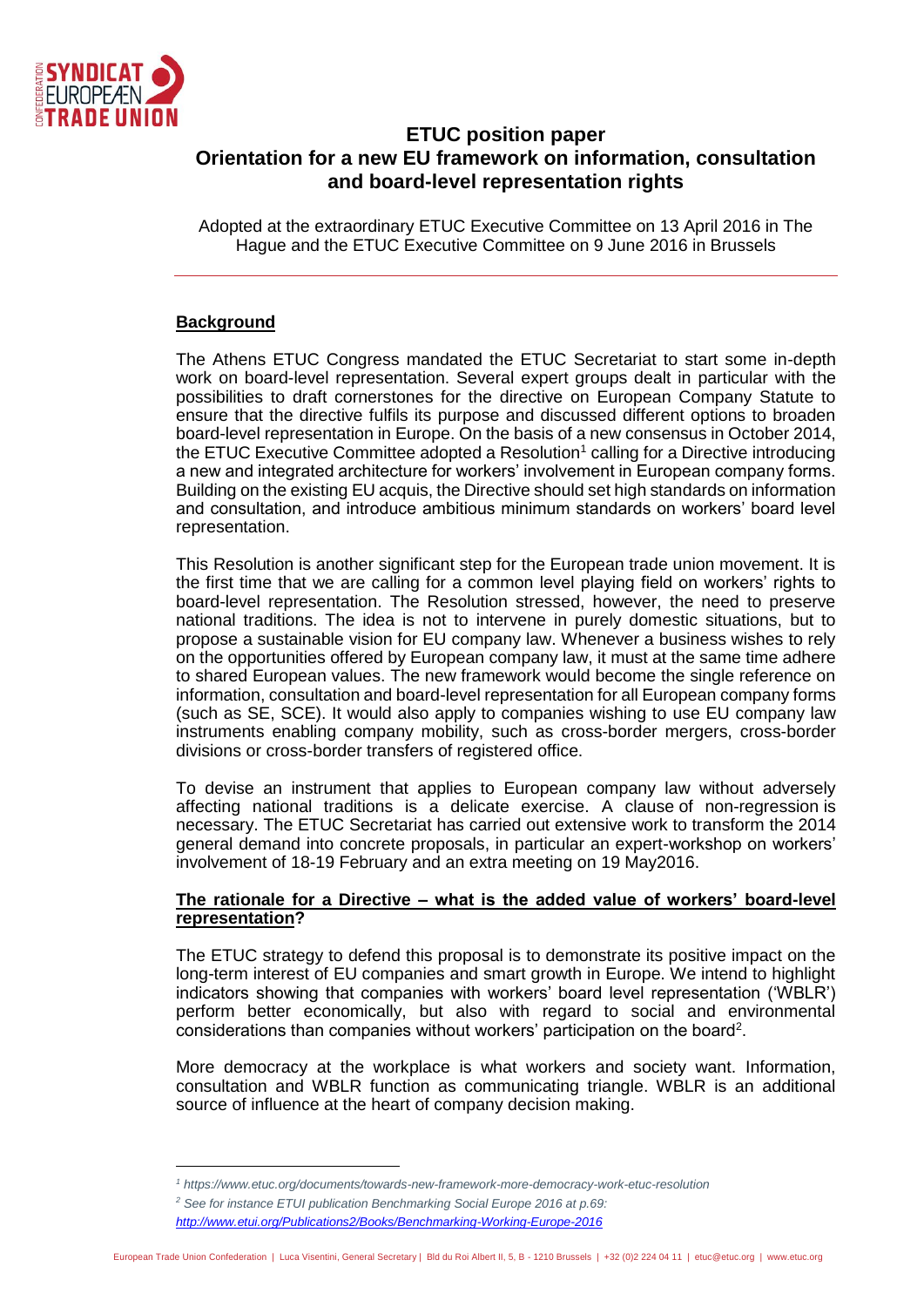It can be a source of reliable and early information, and a tool for improved access to management decisions at an early stage. This means that WBLR should be treated as an integral component of an overall information and consultation procedure, with a view to achieve meaningful social dialogue at the workplace. It is essential to ensure smooth articulation between all levels of workers' and trade union representation.

Last but not least, a common level playing field would address the gaps and inconsistencies in the EU acquis, reducing incentives for abuses and circumvention of national standards. It should indeed be underlined that WBLR tradition exists in 18 Member States, and that 36% of the European workforce benefit from participation in the boards.

## **ETUC demands for information, consultation and board-level representation rights**

The Directive should leave as much space as possible to negotiations at transnational company level with a view to enable the parties to design an information, consultation and WBLR procedure that best fits their needs and tradition. Key principles should thus be laid down in binding standards, and ambitious subsidiary requirements should be designed. These requirements would apply as fall-back provisions in the absence of an agreement or if the parties wish so.

Concrete demands are shaped around the following cornerstones:

### **Stronger information and consultation rights**

The Directive should strengthen the existing minimum standards for the creation and functioning of a works council, which will serve as the discussion partner of management for employees' involvement in the company. Building on the existing acquis (e.g.: EWC Recast Directive, SE Directive), the Directive should provide solutions for the composition of European works council, its competence and functioning rules while protecting national practices and higher levels of information and consultation procedures.

The competence of works councils can be usefully extended to include decisions to have recourse to external labour (subcontracting, temporary work agencies), data protection, environmental issues, introduction of new technologies, large loans, etc<sup>3</sup>.

The functioning of the works council can be improved by requiring more than one meeting a year and the creation of specialist committees with the assistance of experts (e.g.: economic committee).

Above all, there is the delicate question of enforcement. Information and consultation is an integral part of company decision-making at all levels: local, national and transnational. Before management takes a final decision, the transnational information and consultation process must be properly conducted and completed. At the same time, it can be anticipated that the introduction of WBLR standards will considerably help works councils to receive timely and quality information.

*<sup>3</sup> As an illustration of the current acquis, the EWC Recast provides the following:*

*The information of the European Works Council shall relate in particular to the structure, economic and financial situation, probable development and production and sales of the Community-scale undertaking or group of undertakings. The information and consultation of the European Works Council shall relate in particular to the situation and probable trend of employment, investments, and substantial changes concerning organisation, introduction of new working methods or production processes, transfers of production, mergers, cut-backs or closures of undertakings, establishments or important parts thereof, and collective redundancies.* 

*The consultation shall be conducted in such a way that the employees' representatives can meet with the central management and obtain a response, and the reasons for that response, to any opinion they might express;*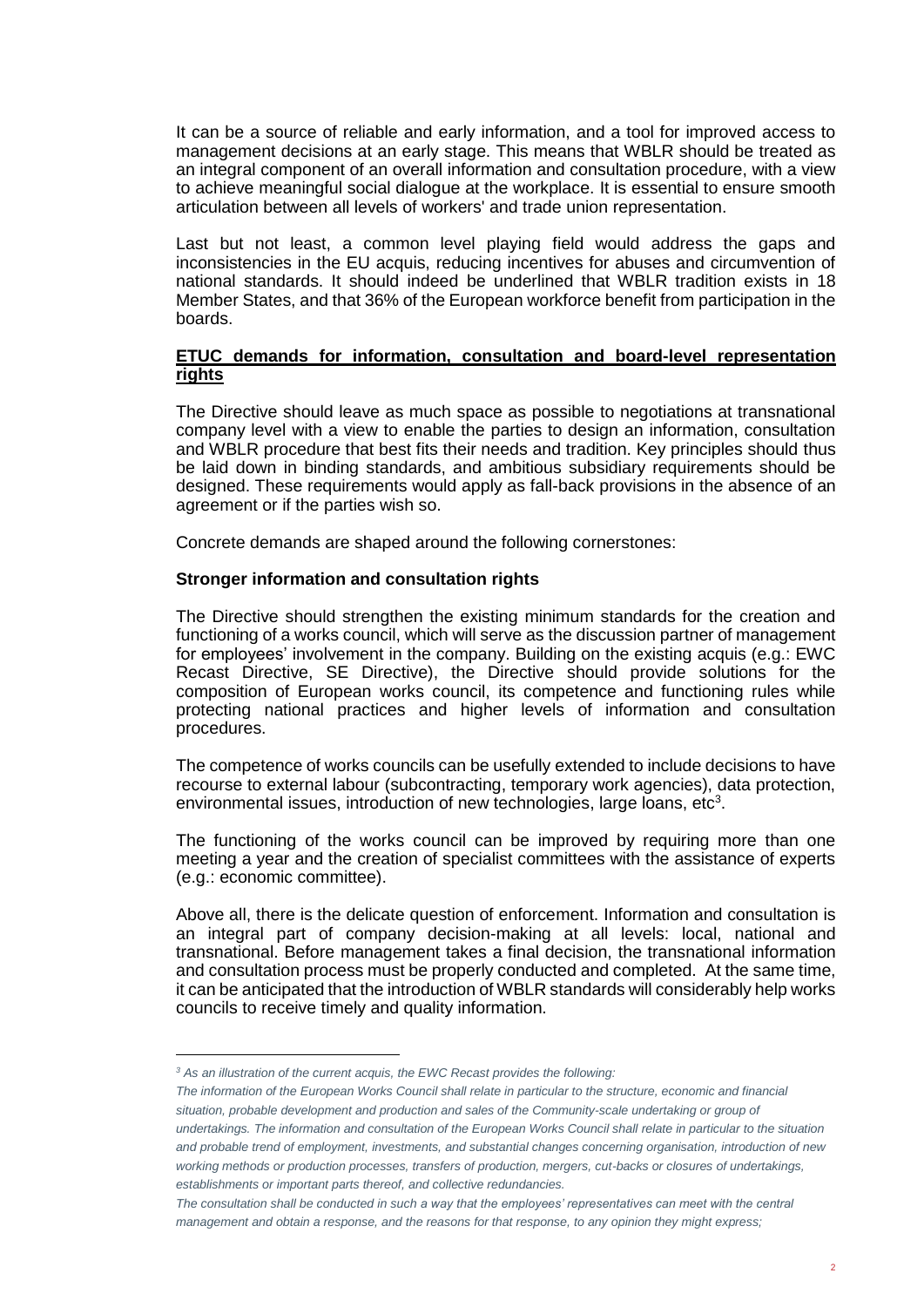### **New standards for workers' board-level representation**

The Directive should introduce an obligation to put in place a system for workers' representation in the board. This can either be the board of directors (for one-tier systems) or supervisory boards (for two-tier systems). This Directive has indeed no vocation to regulate companies' board structure.

Every workers' representative on the board should be a full member with the same rights and duties as the members representing shareholders, including the right to vote. This means that workers' representatives should receive an invitation to the board meetings in time and with sufficient documents. They should have the right to discuss and ask questions individually. They should have an individual right to convene extraordinary meetings and to request that a topic is included in the agenda.

In full respect of different corporate structures, the Directive could contain a nonexhaustive list of the topics that should appear on the agenda of the board. The ETUC will also have to be vigilant that in accompanying European company law instruments, sufficient provisions are inserted to compel all board members to act in the long-term interests of the company.

Workers' representatives, both on the board and in the works council, must enjoy protection against dismissal and discriminatory treatment. Sufficient time off and training must also be secured.

Confidentiality is a topic that will have to be addressed very carefully. Too many topics are nowadays qualified as "confidential" by management. This leads to poor or absent information to works councils. It is therefore essential that the Directive tries to define sensibly what the notion of confidentiality entails. A delicate balance will have to be established between, on the one hand, the need to respect confidentiality and, on the other hand, establishing workers' representatives as trustworthy partners. Failing that, board meetings may become empty events, with most important decisions being discussed outside its walls.

The rules on confidentiality must enable the necessary flow of information with due respect to confidentiality obligations. The same rules on confidentiality shall apply to workers' board-level representatives and shareholders' representatives alike. There shall be no specific provisions on restricting confidentiality which apply solely to workers' representatives. Workers' board-level representatives should have the right to regularly communicate with national and European worker representation bodies.

There are different methods and traditions available to elect or appoint WBLR. Regardless of which method is applied, it must secure a genuinely European mandate by ensuring that the nomination and selection procedures cover the entire European workforce, include a prerogative for trade unions supported by the ETUFs, and precludes any management role in the selection of WBLR. The mandate of the WBLR is to defend the long-term interests of the company as a whole, including the interests of the workforce.

The ETUC would propose an escalator approach with a lower proportion of WBLR for small enterprises and increasing to higher proportions depending on the size of the company (as well in the monistic as in the dualistic system):

- small companies with 50 to 250 employees (within the company and its direct or indirect subsidiaries) should have a low proportion of WBLR (2 or 3 representatives)
- companies with 250 to 1,000 employees (within the company and its direct or indirect subsidiaries) one third participation